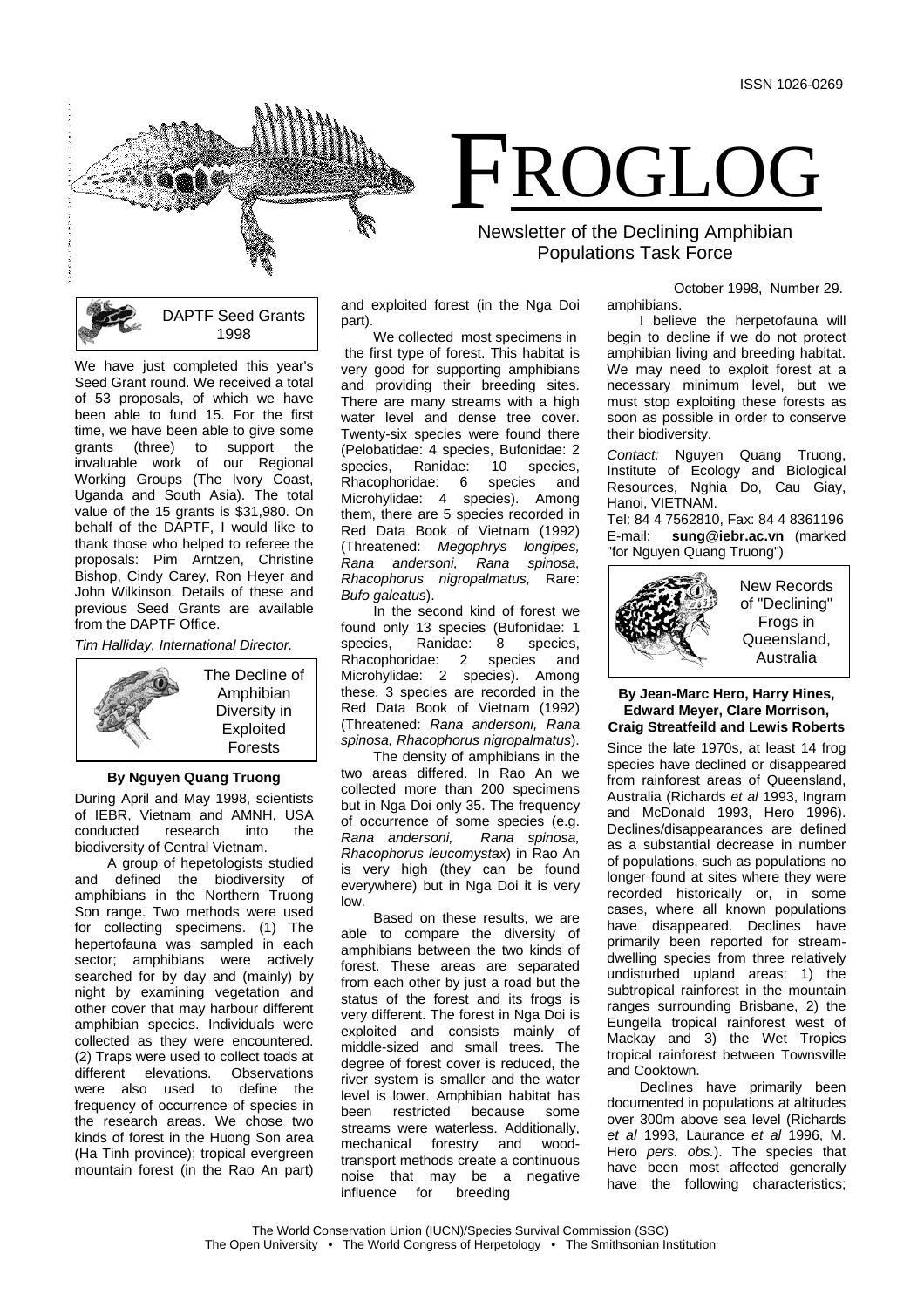eggs, larvae and/or adult stages within the stream environment, small clutch sizes and restricted geographic ranges (Hero 1996, Williams & Hero 1998, Hero *unpubl. data*). The  $cause(s)$  of the declines Queensland's upland rainforest is still unclear (Richards *et al* 1993, Laurance *et al* 1996, Hero 1996). Recent work by Berger *et al* (1998), however, indicates the possible involvement of a fungal pathogen in the declines.

Whilst the monitoring of some<br>declining species is ongoing species is ongoing (Queensland National Parks and Wildlife Service (QNPWS), Griffith University Gold Coast, the University of Queensland and James Cook University), there is a severe lack of funding for declining frog research in<br>Queensland. Consequently. Consequently, miscellaneous searches must be used to obtain information on the current status of endangered species. Here we report on surveys conducted in<br>southeastern Queensland in southeastern Queensland in<br>November 1997, mid-eastern mid-eastern Queensland since 1993, the Wet Tropics Rainforest in February 1998, and a miscellaneous record by L. Roberts from January 1997. Thorough analyses of historical and recent records, and results of long-term monitoring projects are currently in preparation for publication. Recovery plans that assess the status of the declining amphibians in Queensland are currently in preparation by the QNPWS.

# *South-East Queensland*

*Taudactylus diurnus* and *Rheobatrachus silus* are now thought to be extinct. In the late 1970s to mid 1980s, several species (*Mixophyes iteratus, M. fleayi, Litoria pearsoniana*) appear to have suffered similar declines (Ingram & McDonald 1993). The extent and severity of declines is difficult to gauge since survey data are not available to compare current with historical population levels.

In November 1997, two areas of southeast Queensland, the Blackall /Conondale Ranges and the Border Ranges (Lamington National Park), were surveyed for declining species. Seven streams were surveyed in the former locality and 3 in the latter.<br>Twenty-three species of frogs Twenty-three species of frogs including 3 "declining" species were located. Details of the results of these searches follow. No sick or dying frogs were encountered during these surveys.

**Southern Day Frog (***Taudactylus diurnus***) and Southern Gastricbrooding Frog (***Rheobatrachus silus***)** Despite continued searches of historical sites, neither species has been encountered since 1979 and 1981 respectively (Czechura & Ingram 1990, Stephen Richards *pers. comm.*). Both species are now presumed extinct.

**Giant Barred Frog (Mixophyes iteratus)** *M. iteratus* was encountered on 5 out of 16 transects in the Blackall and Conondale Ranges. Surveys uncovered one new population and one new sub-population. Remaining reports were from Gheerulla Creek, a site where this species has been recorded historically. Searches of historical sites in the Conondale Ranges during 1993 and 1995 failed to locate this species (Ingram & McDonald, 1993; M. Cunningham, *pers. comm.*) More recent surveys .<br>have uncovered a population on Six<br>Mile Creek. The reproductive reproductive phenology and activity of this species is poorly known. Assessment of the species' status in Queensland requires continued monitoring of historical sites and the new sites reported here, as well as searches of new sites.

**Fleay's Barred Frog (Mixophyes fleayi)** *M. fleayi* was encountered on 3 out of 16 transects in the Blackall and Conondale Ranges, representing 3 new sites within a watershed not previously known to have this species. In Lamington National Park, *M. fleayi* was encountered on 3 out of 7<br>transects. Tadpoles and gravid and gravid females were found, indicating spring and summer breeding activity. Small numbers of *M. fleayi* were also found in a new population (following a report by Brent Dadds) in the Cougal National Park (160m altitude), Springbrook Range, at a considerable distance from previously known sites. These records (with the exception of the new Cougal record) fall within the known altitudinal range for this species and are not consistent with declines of this species in the Wet Tropics which have predominantly occurred at altitudes of above 300m (Richards *et al* 1993, Laurance *et al*  1996). The species requires monitoring as for *M. iteratus.*

**Great Barred Frog (***Mixophyes fasciolatus***)** This species was encountered on 12 out of 16 transects in the Conondale ranges. Spring and summer breeding activity was again evident. Unlike its congeners, *M. iteratus* and *M. fleayi*, this species is not known to have declined.

**Cascade Treefrog (***Litoria pearsoniana***)** This species was found on 12 out of 16 transects in the Conondale Ranges and on all 7 transects surveyed in Lamington

National Park. Both tadpoles and gravid females were located indicating spring and summer breeding activity. This is consistent with reports of<br>abundant populations found populations throughout southeastern Queensland between 1993 and 1997 (McGuigan *et al* 1998, M. Cunningham *pers. obs.*). Following reports of declines in 1978 and 1984 (Ingram & McDonald 1993) numbers of *L. pearsoniana* appear to have recovered and stabilized (McGuigan *et al* 1998).

# *Mid-East Queensland*

Following an extensive search in 1993 (Hero 1996), continuous surveys of streams at high and low altitudes have been conducted throughout each year from 1994-1998 (Retallick, Hero & Alford *unpubl. reports*).

**Eungella Gastric Brooding Frog (***Rheobatrachus vitellinus***)** Despite searches historical sites, *R. vitellinus* has not encountered since its disappearance and it is now presumed extinct. Surveys to date have focussed on historical sites and future surveys should include searches in adjacent watersheds that may contain suitable habitat for this species.

**Eungella Dayfrog (***Taudactylus eungellensis***)** This species disappeared in 1987 (McDonald 1990) and was rediscovered 1n 1992 (Couper 1993). Populations of *T. eungellensis* have been monitored consistently throughout 1994-1998 along sections of streams at medium altitudes (280-550m). During this time population numbers have remained relatively stable with distinct peaks in abundance in late summer and autumn (March-May). Sick and dying *T. eungellensis* were occasionally encountered in 1994 and 1995 and were sent to the Australian Health Laboratory for pathogen analysis (Berger *et al* 1998). Continued monitoring is essential to ensure that the known populations are stable.

**Eungella Tinkerfrog (***Taudactylus liemi*) Due to the cryptic nature of this species, abundance estimates are dependent on calling activity. This species has been heard calling following rains throughout the year at many sites at all altitudes and its population is considered stable. Unlike its congener, *T. eungellensis*, this species is not known to have declined.

# *North-East Queensland*

Declines in frog populations in rainforest areas in the Wet Tropics biogeographic area were first noted in the late 1980s (Richards *et al* 1993). In total, 7 species have declined or disappeared from this area (Richards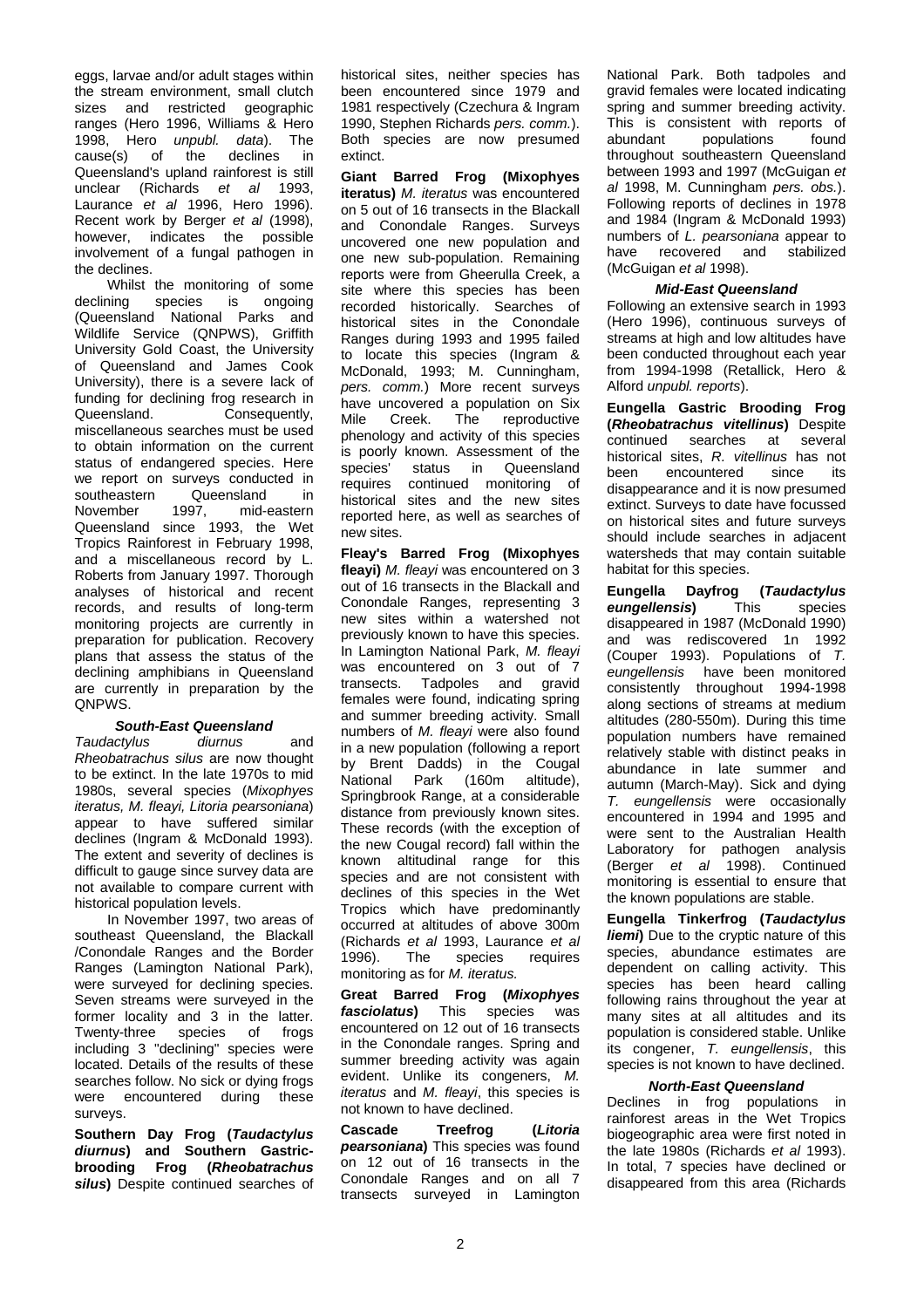*et al* 1993, Ingram & McDonald 1993, Trenerry *et al* 1994, Hero 1996, Williams & Hero 1998). The mountain mist frog (*Litoria nyakalensis*) and the armoured mist frog (*Litoria lorica*) have been missing since 1990 and 1991 respectively, and have yet to reappear. The waterfall frog (*L. nannotis*), the common mist frog (*L. rheocola*) and the Australian lace-lid (*Nyctimystes dayi*), have disappeared from many upland areas, yet they persist below 300m altitude (Richards *et al* 1993, Hero 1996, Laurance *et al*  1996, Williams & Hero 1998). The demarcation between lowland and upland areas is not clearly defined as several populations have persisted at altitudes over 600m between 1990 and 1997 (Richards *et al* 1993, Trenerry *et al* 1994, Hero 1996, Hero *unpubl. data*).

**Northern Tinkerfrog (***Taudactylus rheophilus***)** A single juvenile of this species was found in February 1998 on the southeastern slope of Bellenden Ker, at approximately 1,400m altitude, where Marshall (1998) heard this species calling in 1996. Several *Cophixalus neglectus* and *C. ornatus* (Microhylidae) were also encountered nearby. No frogs<br>were seen or heard on the were seen or heard on the<br>northwestern slope. A second northwestern population of *T. rheophilus* reported by Marshall (1998) persists on Mt. Lewis (Cape York Herpetological Society Newsletter, 1997).

#### **Sharp-Snouted Dayfrog**<br>**(Taudactylus acutirostris)** L.  $I$ Taudactylus

Roberts encountered a single gravid female of this species in January 1997 on a small creek near Mt. Hartley at about 550m altitude. This is the second record of *T. acutirostris* since 1994 (Marshall 1998). No individuals were seen or heard during searches for this species in February 1998.

**Waterfall Frog (***Litoria nannotis***)** We found this species in February 1998 on a transect along a fast-flowing boulder stream at 780m altitude on the south-eastern slope of Mt. Father Clancy. A moribund *L. genimaculata* was also found and was sent to the Australian Animal Health Laboratory<br>for pathogen analysis Despite pathogen analysis. widespread declines in this species at higher altitudes (Richards *et al* 1993), *L. nannotis* has been found at locations over 600m above sea level since 1994 (Hero 1986, Hero *unpubl. data*).

# *Summary*

A major obstacle for evaluating declines in Queensland is the lack of historical systematic, quantified surveys. The majority of records are based on historical museum records

and short-term follow-up surveys, the results of which may or may not have reflected the population status of each species at that time (there are some exceptions *e.g.* Czechura & Ingram 1990, McDonald 1990, Ingram & McDonald 1993, Richards *et al* 1993).

This report also highlights some problems associated with assessing<br>amphibian populations and the amphibian populations and the<br>important distinction between distinction "population size" and "number of populations" (*viz* Green 1997). The stochastic nature of amphibian<br>nopulations makes the former makes the (quantifying the number of individuals within populations) difficult to interpret without long-term data. The latter (surveying a number of populations on a broad scale, rather than individuals<br>within populations) is more populations) is appropriate for rapid assessment of species population status.

Herein, we have provided information on new populations (found prior to February 1998) of several endangered species that have been<br>"missing" for several years several (*Taudactylus spp.*). These records give us some hope that other "missing" species may not be extinct. The significance of these records is important for understanding population declines, and may help us evaluate the hypotheses currently proposed to explain these declines (Richards *et al* 1993, Laurance *et al* 1996, Mahoney 1996, Hero & Gillespie 1997, Richards & Alford 1997, Berger et al 1998).

These new populations may<br>
sent (a) naïve remnant represent populations that have not been exposed to the factor/s causing the declines or (b) remnant populations that have survived exposure to these factor/s and which are in the process of population recovery. It should be noted that until the cause/s of the declines is/are known, the status of each species may not be linked to a single cause. Regardless of the outcome, the small remnant outcome, populations are susceptible to extinction due to the demographic instability of small populations (small population paradigm *viz* Caughley & Gunn 1996) and continued surveys and monitoring are urgently required<br>to ensure that they are to ensure that they are managed

appropriately.

Comprehensive surveys and monitoring throughout Queensland are essential to determine the status of the remnant populations encountered in the surveys presented here. Furthermore, research is urgently require to:

1) Evaluate the hypotheses proposed to explain the declines.

2) Determine the reasons for the patchy distribution of remnant distribution of populations at high altitudes.

3) Examine the influence of altitude on the ecological charcteristics of amphibians.<br>4) Determi

Determine and evaluate the<br>ificance of the ecological significance characteristics shared by the declining species which make them more susceptible to extinction than species that appear to be unaffected.

5) Develop husbandry techniques to<br>maintain captive populations of captive populations of declining frogs that are in danger of extinction in the wild (*e.g.* members of the genus *Taudactylus*).

*Acknowledgements* This research was partially funded by Linda Mealy, the Wet<br>Tropics Management Authority, the Tropics Management Authority, the<br>Queensland Department of the Queensland Department of the<br>Environment, Griffith University Gold Griffith University Coast, James Cook University of North Queensland and the society for Restoring Australian Native Amphibians (RANA). We are especially grateful to Michael Cunningham, Sheree Fickling, Steve Williams, Emily Bolitho, Bill Smith, David James, Step Lawler, Don Driscol, Conrad Hoskin, Graeme Gillespie and all the participants of field trips and "Missing Frog Searches" between 1993 and 1997.

# *Literature Cited*

Berger, L, Speare, R., Daszak, P., Green, D.E., Cunningham, A.A., Goggin, C.L., Slocombe, R., Ragan, M.A., Hyatt, A.D., McDonald, K.R., Hines, H.B., Lips, K.R., Marantelli, G. & Parkes, H. (1998) Chitridiomycosis mortality assocaited with population declines in the rainforests of Australia and Central America. *Proc. Nat. Acad. Sci. USA* **95:** 9031-9036.

Caughley, G. & Gunn, A. (1996) *Conservation Biology in Theory and Practice.* Blackwell Science, Cambridge, Massachusetts.

Couper, J. (1993) Hope for our missing frogs.

*Wildl. Aust.* **29:** 11-12.

Czechura, G.V. & Ingram, G.J. (1990) *Taudactylus diurnus* and the case of the disappearing frogs. *Memoirs of the Queensland Museum* **29(2):** 361-365.

Green, D.M. (1997) *Amphibians in Decline: Canadian Studies of a Global Problem.* Herpetological Conservation, SSAR & Canadian Association of Herpetologists.

Hero, J.-M. (1996) Where are Queensland's missing frogs? *Wildl. Aust.* **33:** 8-13.

Hero, J.-M. & Gillespie, G.R. (1997) Epidemic disease and amphibian declines in Australia. *Cons. Biol.* **11:** 1023-1025.

Ingram, G.J. & McDonald, K.R. (1993) An update on the decline of Queensland's frogs. *Herpetology in Australia*, 297-303.

Laurance, W.F., McDonald, K.R. & Speare, R. (1996) Epidemic disease and the catastrophic decline of Australian rainforest frogs. *Cons. Biol.* **10:** 406-413.

Mahoney, M. (1996) The decline of the green and golden bell frog *Litoria aurea* viewed in the context of declines and disappearances of other Australian frogs. *Aust. Zool.* **30:** 237-247.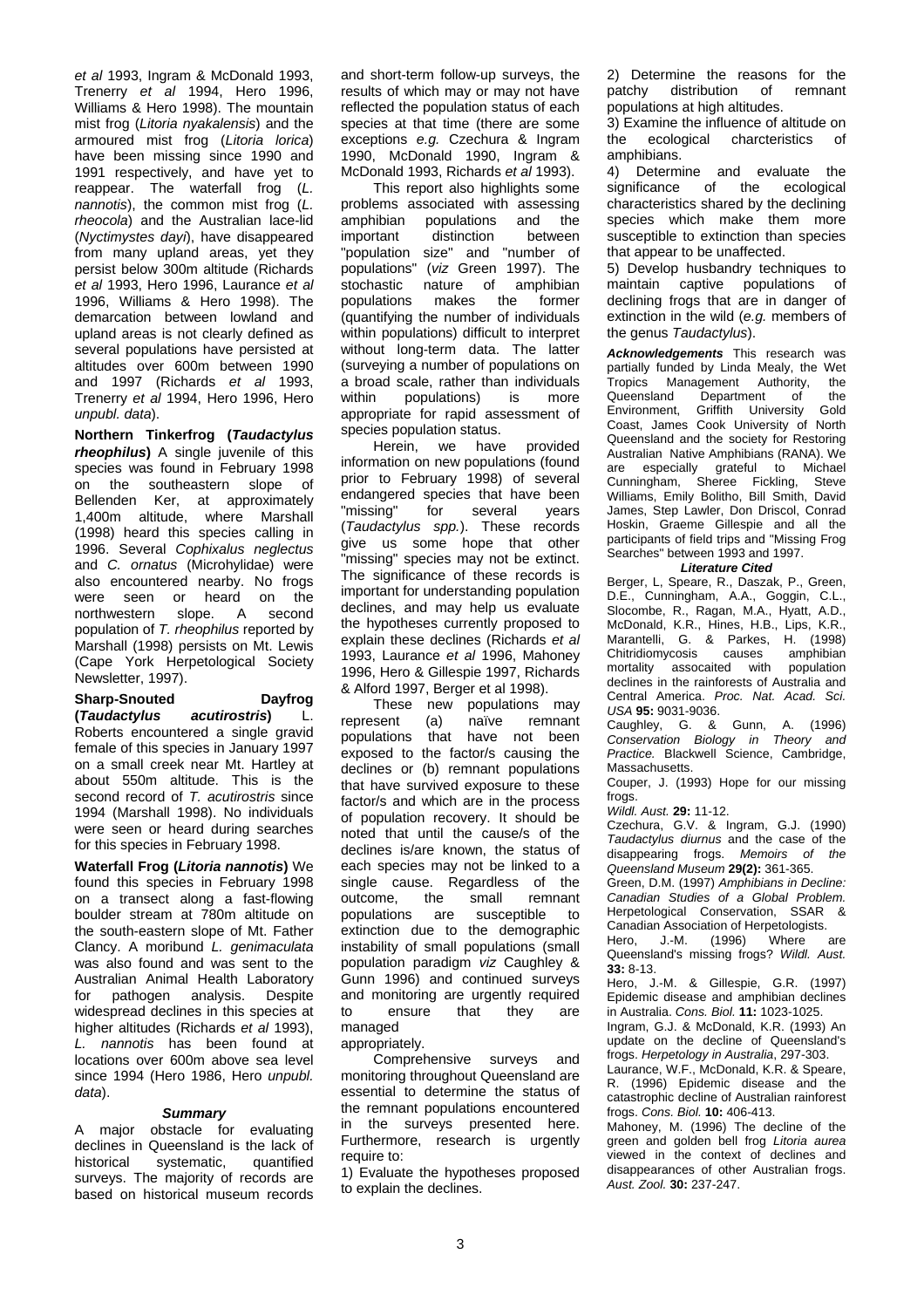Marshall, C.J. (1998) The reappearance of *Taudactylus* (Anura: Microhylidae) in north Queensland streams. *Pac. Cons. Biol.* In press.

McDonald, K.R. (1990) *Rheobatrachus* Liem and *Taudactylus* Straughn and Lee (Anura: Leptodactylidae) in Eungella National Park: Queensland distribution and decline. *Trans. R. Soc. S.A.* **114:** 187-194. McGuigan, K., McDonald, K., Parish, K. and Moritz, C. (1998) Mitochondrial DNA diversity and historical biogeography of a<br>wet forest-restricted frog (Litoria forest-restricted *pearsoniana*) from mid-east Australia. *Mol. Ecol.* **7:** 175-186.

Retallick, R.W.R. (1998) *Population Monitoring of Stream-Dwelling Frogs at Eungella National Park.* Unpublished report to Environment Australia Biodiversity Group and the Queensland National Parks and Wildlife Service. 46pp.

Retallick, R.W.R., Hero, J.-M., & Alford, R. (1997) *Ecology of the Stream-Dwelling Amphibians of Eungella Natinall Park.* Final report to Australian Nature Conservation Agency and the Queensland National Parks and Wildlife Service. Internal report: 62pp.Richards, S.J. & Alford, R.A. (1997) Epidemic disease and amphibian declines in

Australia. *Cons. Biol.* **11:** 1026-1029.

Richards, S.J., McDonald, K.R. & Alford, R.A. (1993) Declines in populations in Australia's endemic tropical rainforest frogs. *Pac. Cons. Biol.* **1:** 66-77.

M.P., Laurance, W.F. & McDonald, K.R. (1994) Further evidence for the precipitous decline of endemic rainforest frogs in tropical Australia. *Pac. Cons. Biol.* **2:** 150-153.

Williams, S.E. & Hero, J.-M. (1998) Rainforest frogs of the Australian wet tropics: guild classification and the ecological similarity of declining species. *Proc. Roy. Soc. Lond. b.* **265:** 597-602.

*Contact the authors through:* J.-M. Hero, School of Applied Science, Griffith University Gold Coast, PMB 50 Gold Coast MC, Queensland, 4127 AUSTRALIA.

# **m.hero@eas.gu.edu.au**



# **By Cindy Carey, Working Group Chair**

Ron Heyer (DAPTF Chair) and I are co-principal investigators on a grant awarded by NASA (the US Space Agency) in September 1997. The purpose of this grant is to examine whether or not a direct link exists between global climate changes and amphibian declines. We asked the following individuals, who know exactly when and where die-offs have occurred, to join us in choosing the variables to be examined (Stan Rand:

Brazil; Karen Lips: Central America; Stan Orchard: Canada, Alan Pounds: Central America; and Ross Alford: Australia).

At our first meeting at the NASA Goddard Space Flight Center in December 1997, it became clear that a most important need existed for a global mapping of all information currently available concerning where<br>extinctions and declines have extinctions and declines have<br>occurred, where species have occurred, where species have populations at relatively "normal" levels, and where no information exists. Such a map would be constructed in a GIS format, so that various variables, such as altitude, species, life stages affected, etc. could be mapped on top of the location. John Wilkinson was added to our team for the purpose of collecting the data; he is currently soliciting information from various investigators, which will be overlayed with NASA's climate data. One likely outcome of this project is publication of the GIS map and analysis of any patterns and trends that emerge.

It also became clear at our first meeting that choice of the variables to analyze was extremely difficult. Satellite data for the die-offs in the temperate zones in the 1970's are spotty and less accurate than more recent data. Use of any satellite data set also requires information about who has the data set, how data are encrypted for storage, how accurate the data are, how large the "picture frame" is, etc. Since none of us has such expertise, it was decided that the project should proceed in two stages: first, a meeting of our team with climatologists should take place so that they could recommend which data sets would likely yield the most useful, accurate information for sites at which die-offs have occurred, and then individuals who use those data sets would be enlisted to run their data for us.

A meeting took place in Boulder, Colorado, between members of our team and individuals from the National Center for Atmospheric Research, National Oceanic and Atmospheric Administration, Climate Diagnostic Center of the University of Colorado, and National Snow and Ice Data Center. We asked them to detail what sorts of variables within their areas of expertise had changed in the temperate zones in the 1970s and in the tropics in the late 1980s-early 1990's. They reported on a number of factors relating to changes in the patterns of El Niño - Southern Oscillation events that have resulted in changes in temperature and precipitation in many areas in which

die-offs have occurred. Since many die-offs have occurred at "high" altitude (in the tropics from 400-600 m upward), we asked what sorts of climatic factors have been changing in the mountains of the world. The reports indicated that thermal minima, but not maxima, have been rising in temperate mountain ranges, with the result that diurnal temperature swings have decreased. The 0°C isotherm has been rising in the mountains of the tropics, with the result that the freezing line has risen almost 300 m in equatorial mountains. Other reports described other global factors that would be worth investigating.

We concluded that we should focus our efforts on locations at which die-offs have happened recently (Central America, Australia and eastern Puerto Rico) for which the most accurate and most plentiful data exist. We are currently contracting individuals to run data sets for us on temperature, rainfall and other hydr ological variables, UV-B, atmospheric contaminants, and wind patterns for these locations.

*Contact:* Cynthia Carey, Dept. of EPO Biology, University of Colorado, N122 Ramaley, Campus Box 334, Boulder, CO 80309-0334, USA. **Cynthia.Carey@Colorado.EDU**



We gratefully acknowledge receipt of the following donations from 1 July<br>through 15 September 1998. 15 September **Organizations:** Earth Images (Nancy Cannon); Upstate Herpetological Association. **Individuals:** Thane Caro; Benjamin C. Hammett; Susan Jewett; Beverly McGrane; Moira<br>Hope: Sarah M. Talpey: John Sarah M. Talpey; Thomison.



Dodd, C.K. & Cade, B.S. (1998) Movement patterns conservation of amphibians breeding in small, temporary wetlands. *Conservation Biol.* **12:** 331-339.

Jancovich, J.K., Davidson, E.W., Morado, J. F., Jacobs, B. L. & Collins, J. P. (1997) Isolation of a lethal virus from the endangered tiger salamander *Ambystoma tigrinum stebbinsi. Diseases of Aquatic Organisms* **31:**  161-167.

Lannoo, M.J. (Ed.) (1998) *Status and Conservation of Midwest Amphibians.*  University of Iowa Press, Iowa City.